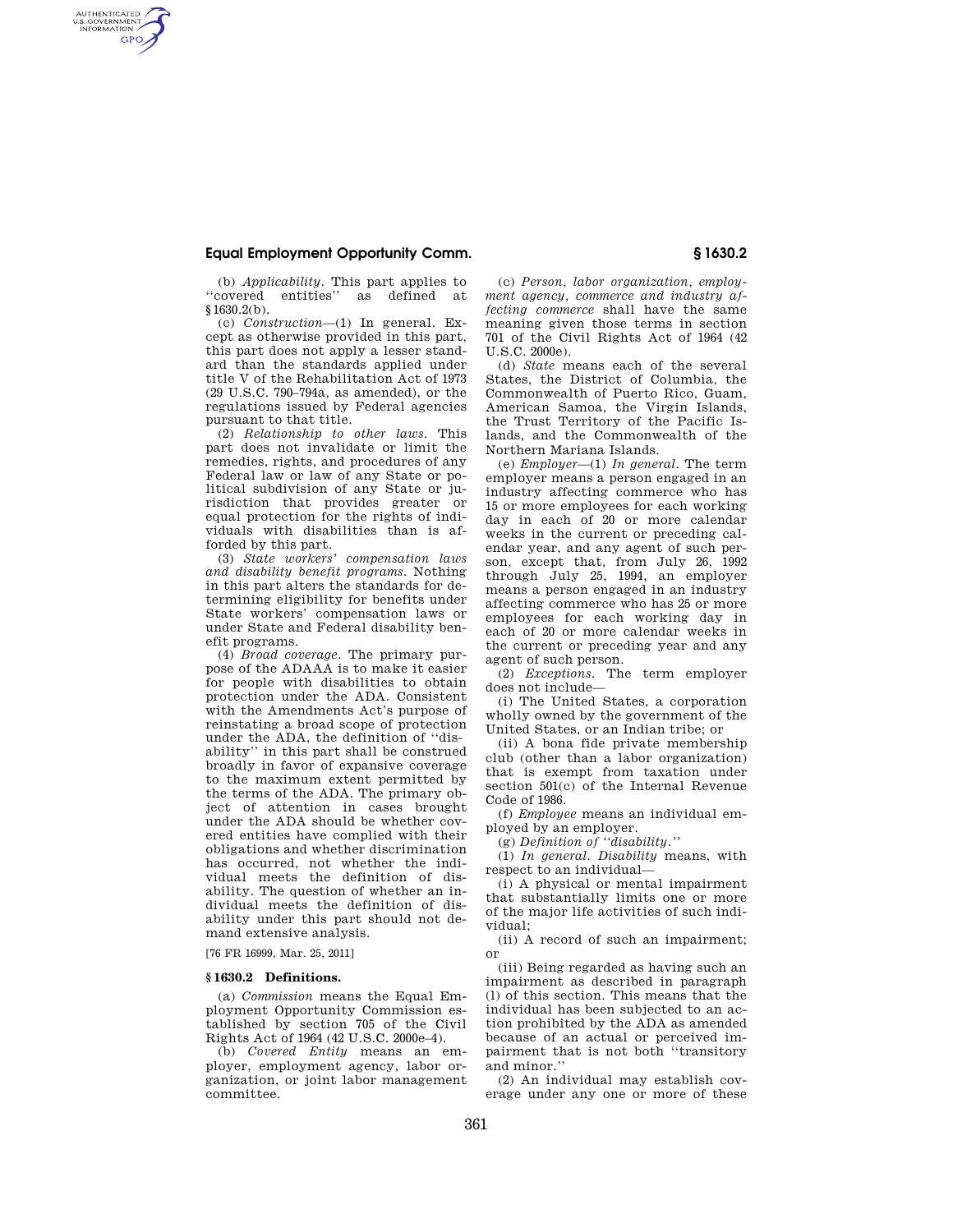three prongs of the definition of disability, i.e., paragraphs  $(g)(1)(i)$  (the ''actual disability'' prong), (g)(1)(ii) (the ''record of'' prong), and/or  $(g)(1)(iii)$  (the "regarded as" prong) of this section.

(3) Where an individual is not challenging a covered entity's failure to make reasonable accommodations and does not require a reasonable accommodation, it is generally unnecessary to proceed under the ''actual disability'' or ''record of'' prongs, which require a showing of an impairment that substantially limits a major life activity or a record of such an impairment. In these cases, the evaluation of coverage can be made solely under the ''regarded as'' prong of the definition of disability, which does not require a showing of an impairment that substantially limits a major life activity or a record of such an impairment. An individual may choose, however, to proceed under the ''actual disability'' and/or ''record of'' prong regardless of whether the individual is challenging a covered entity's failure to make reasonable accommodations or requires a reasonable accommodation.

NOTE TO PARAGRAPH (g): See §1630.3 for exceptions to this definition.

(h) *Physical or mental impairment*  means—

(1) Any physiological disorder or condition, cosmetic disfigurement, or anatomical loss affecting one or more body systems, such as neurological, musculoskeletal, special sense organs, respiratory (including speech organs), cardiovascular, reproductive, digestive, genitourinary, immune, circulatory, hemic, lymphatic, skin, and endocrine; or

(2) Any mental or psychological disorder, such as an intellectual disability (formerly termed ''mental retardation''), organic brain syndrome, emotional or mental illness, and specific learning disabilities.

(i) *Major life activities*—(1) *In general.*  Major life activities include, but are not limited to:

(i) Caring for oneself, performing manual tasks, seeing, hearing, eating, sleeping, walking, standing, sitting, reaching, lifting, bending, speaking, breathing, learning, reading, concen-<br>trating thinking communicating thinking, communicating,

**§ 1630.2 29 CFR Ch. XIV (7–1–12 Edition)** 

interacting with others, and working; and

(ii) The operation of a major bodily function, including functions of the immune system, special sense organs and skin; normal cell growth; and digestive, genitourinary, bowel, bladder, neurological, brain, respiratory, circulatory, cardiovascular, endocrine, hemic, lymphatic, musculoskeletal, and reproductive functions. The operation of a major bodily function includes the operation of an individual organ within a body system.

(2) In determining other examples of major life activities, the term ''major'' shall not be interpreted strictly to create a demanding standard for disability. ADAAA section 2(b)(4) (Findings and Purposes). Whether an activity is a ''major life activity'' is not determined by reference to whether it is of ''central importance to daily life.''

(j) *Substantially limits*—

(1) *Rules of construction.* The following rules of construction apply when determining whether an impairment substantially limits an individual in a major life activity:

(i) The term ''substantially limits'' shall be construed broadly in favor of expansive coverage, to the maximum extent permitted by the terms of the ADA. ''Substantially limits'' is not meant to be a demanding standard.

(ii) An impairment is a disability within the meaning of this section if it substantially limits the ability of an individual to perform a major life activity as compared to most people in the general population. An impairment need not prevent, or significantly or severely restrict, the individual from performing a major life activity in order to be considered substantially limiting. Nonetheless, not every impairment will constitute a disability within the meaning of this section.

(iii) The primary object of attention in cases brought under the ADA should be whether covered entities have complied with their obligations and whether discrimination has occurred, not whether an individual's impairment substantially limits a major life activity. Accordingly, the threshold issue of whether an impairment ''substantially limits'' a major life activity should not demand extensive analysis.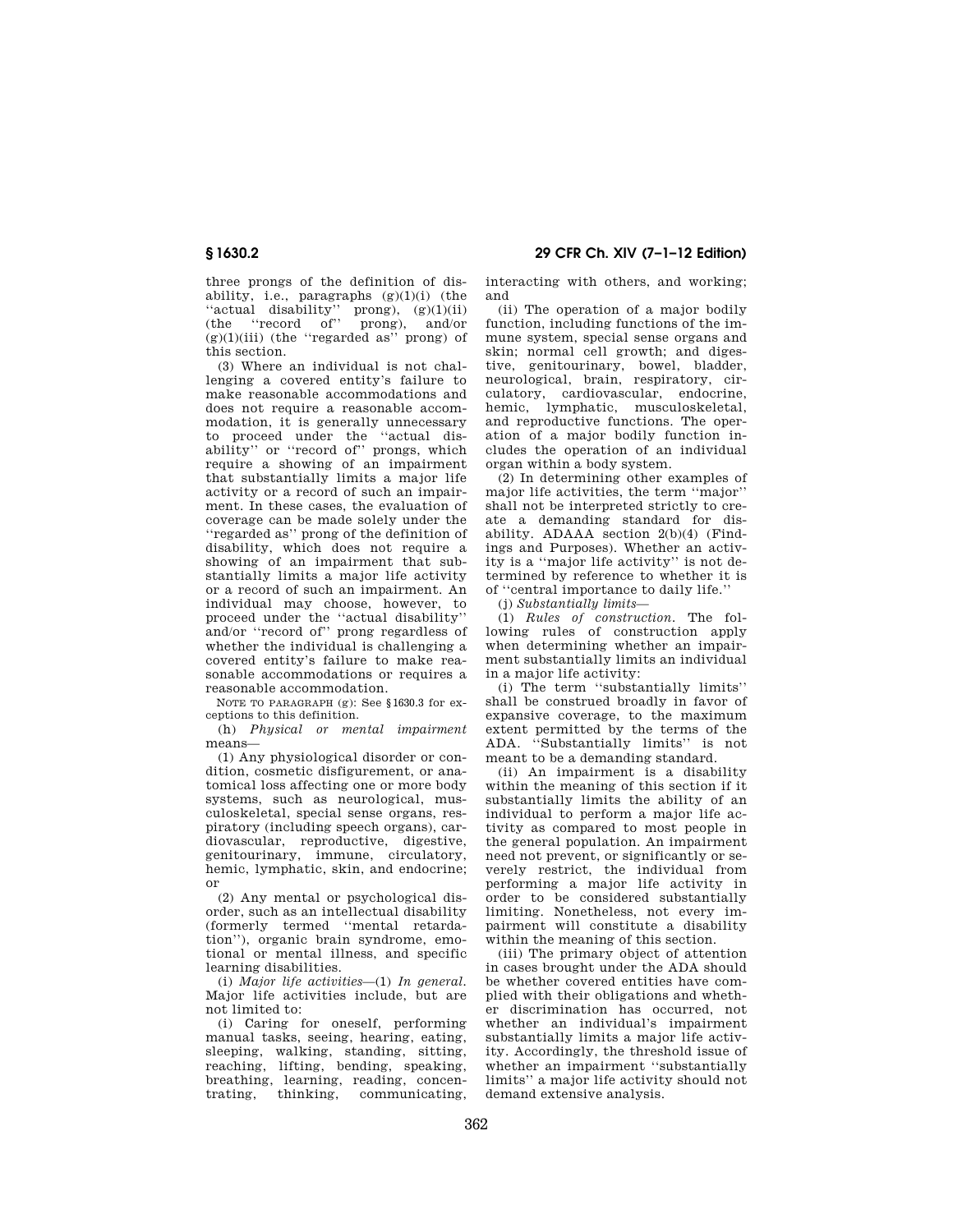(iv) The determination of whether an impairment substantially limits a major life activity requires an individualized assessment. However, in making this assessment, the term ''substantially limits'' shall be interpreted and applied to require a degree of functional limitation that is lower than the standard for ''substantially limits'' applied prior to the ADAAA.

(v) The comparison of an individual's performance of a major life activity to the performance of the same major life activity by most people in the general population usually will not require scientific, medical, or statistical analysis. Nothing in this paragraph is intended, however, to prohibit the presentation of scientific, medical, or statistical evidence to make such a comparison where appropriate.

(vi) The determination of whether an impairment substantially limits a major life activity shall be made without regard to the ameliorative effects of mitigating measures. However, the ameliorative effects of ordinary eyeglasses or contact lenses shall be considered in determining whether an impairment substantially limits a major life activity.

(vii) An impairment that is episodic or in remission is a disability if it would substantially limit a major life activity when active.

(viii) An impairment that substantially limits one major life activity need not substantially limit other major life activities in order to be considered a substantially limiting impairment.

(ix) The six-month ''transitory'' part of the ''transitory and minor'' exception to ''regarded as'' coverage in §1630.15(f) does not apply to the definition of ''disability'' under paragraphs  $(g)(1)(i)$  (the "actual disability" prong) or  $(g)(1)(ii)$  (the "record of" prong) of this section. The effects of an impairment lasting or expected to last fewer than six months can be substantially limiting within the meaning of this section.

(2) *Non-applicability to the ''regarded as'' prong.* Whether an individual's impairment ''substantially limits'' a major life activity is not relevant to coverage under paragraph (g)(1)(iii) (the ''regarded as'' prong) of this section.

(3) *Predictable assessments*—(i) The principles set forth in paragraphs  $(j)(1)(i)$  through  $(ix)$  of this section are intended to provide for more generous coverage and application of the ADA's prohibition on discrimination through a framework that is predictable, consistent, and workable for all individuals and entities with rights and responsibilities under the ADA as amended.

(ii) Applying the principles set forth in paragraphs  $(j)(1)(i)$  through  $(ix)$  of this section, the individualized assessment of some types of impairments will, in virtually all cases, result in a determination of coverage under paragraphs  $(g)(1)(i)$  (the "actual disability" prong) or  $(g)(1)(ii)$  (the "record of" prong) of this section. Given their inherent nature, these types of impairments will, as a factual matter, virtually always be found to impose a substantial limitation on a major life activity. Therefore, with respect to these types of impairments, the necessary individualized assessment should be particularly simple and straightforward.

(iii) For example, applying the principles set forth in paragraphs  $(j)(1)(i)$ through (ix) of this section, it should easily be concluded that the following types of impairments will, at a minimum, substantially limit the major life activities indicated: Deafness substantially limits hearing; blindness substantially limits seeing; an intellectual disability (formerly termed mental retardation) substantially limits brain function; partially or completely missing limbs or mobility impairments requiring the use of a wheelchair substantially limit musculoskeletal function; autism substantially limits brain function; cancer substantially limits normal cell growth; cerebral palsy substantially limits brain function; diabetes substantially limits endocrine function; epilepsy substantially limits neurological function; Human Immunodeficiency Virus (HIV) infection substantially limits immune function; multiple sclerosis substantially limits neurological function; muscular dystrophy substantially limits neurological function; and major depressive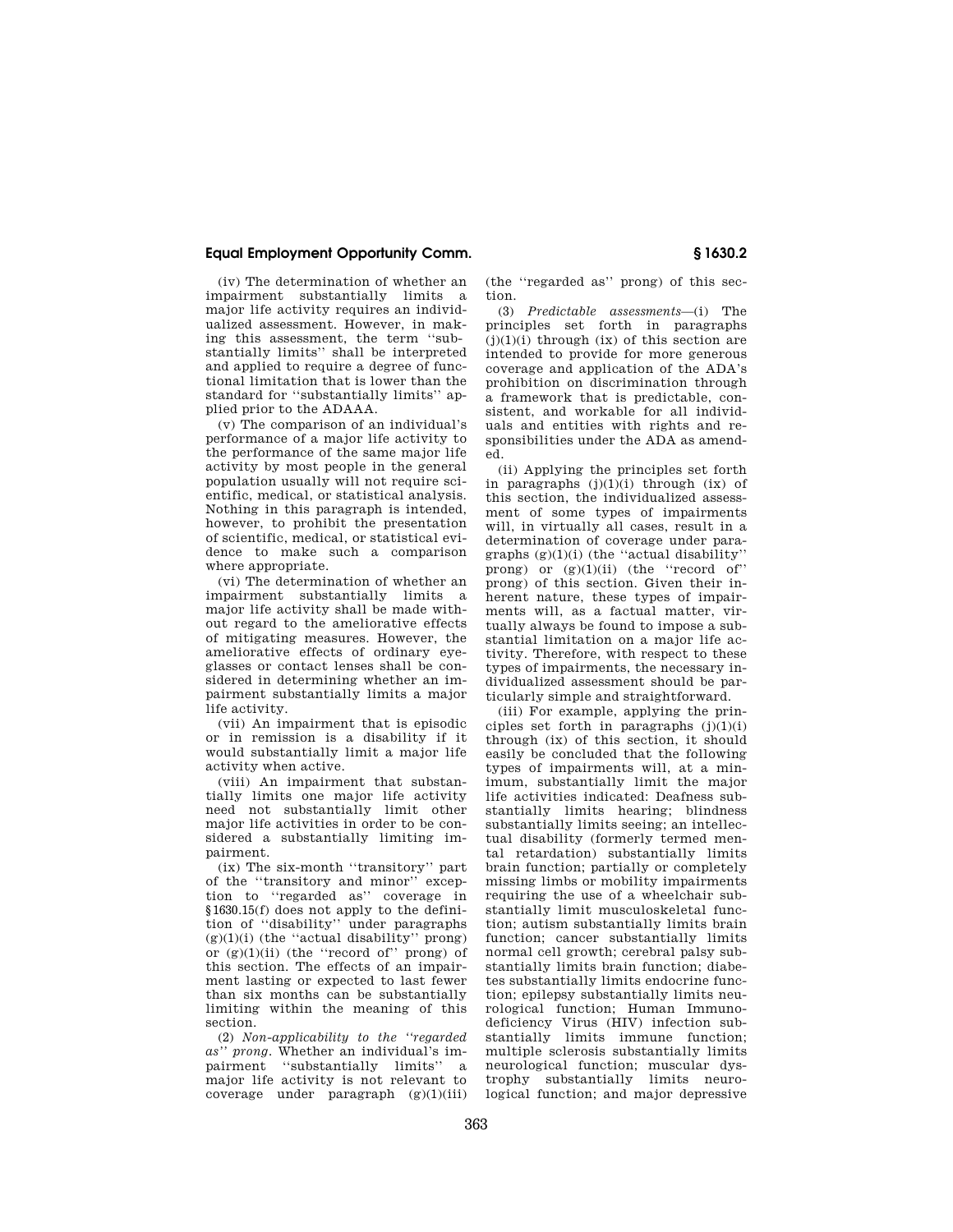disorder, bipolar disorder, post-traumatic stress disorder, obsessive compulsive disorder, and schizophrenia substantially limit brain function. The types of impairments described in this section may substantially limit additional major life activities not explicitly listed above.

(4) *Condition, manner, or duration*—

(i) At all times taking into account the principles in paragraphs  $(j)(1)(i)$ through (ix) of this section, in determining whether an individual is substantially limited in a major life activity, it may be useful in appropriate cases to consider, as compared to most people in the general population, the condition under which the individual performs the major life activity; the manner in which the individual performs the major life activity; and/or the duration of time it takes the individual to perform the major life activity, or for which the individual can perform the major life activity.

(ii) Consideration of facts such as condition, manner, or duration may include, among other things, consideration of the difficulty, effort, or time required to perform a major life activity; pain experienced when performing a major life activity; the length of time a major life activity can be performed; and/or the way an impairment affects the operation of a major bodily function. In addition, the non-ameliorative effects of mitigating measures, such as negative side effects of medication or burdens associated with following a particular treatment regimen, may be considered when determining whether an individual's impairment substantially limits a major life activity.

(iii) In determining whether an individual has a disability under the ''actual disability'' or ''record of'' prongs of the definition of disability, the focus is on how a major life activity is substantially limited, and not on what outcomes an individual can achieve. For example, someone with a learning disability may achieve a high level of academic success, but may nevertheless be substantially limited in the major life activity of learning because of the additional time or effort he or she must spend to read, write, or learn

**§ 1630.2 29 CFR Ch. XIV (7–1–12 Edition)** 

compared to most people in the general population.

(iv) Given the rules of construction set forth in paragraphs  $(j)(1)(i)$  through (ix) of this section, it may often be unnecessary to conduct an analysis involving most or all of these types of facts. This is particularly true with respect to impairments such as those described in paragraph  $(j)(3)(iii)$  of this section, which by their inherent nature should be easily found to impose a substantial limitation on a major life activity, and for which the individualized assessment should be particularly simple and straightforward.

(5) *Examples of mitigating measures*— Mitigating measures include, but are not limited to:

(i) Medication, medical supplies, equipment, or appliances, low-vision devices (defined as devices that magnify, enhance, or otherwise augment a visual image, but not including ordinary eyeglasses or contact lenses), prosthetics including limbs and devices, hearing aid(s) and cochlear implant(s) or other implantable hearing devices, mobility devices, and oxygen therapy equipment and supplies;

(ii) Use of assistive technology;

(iii) Reasonable accommodations or ''auxiliary aids or services'' (as defined by 42 U.S.C. 12103(1));

(iv) Learned behavioral or adaptive neurological modifications; or

(v) Psychotherapy, behavioral therapy, or physical therapy.

(6) *Ordinary eyeglasses or contact lenses*—*defined.* Ordinary eyeglasses or contact lenses are lenses that are intended to fully correct visual acuity or to eliminate refractive error.

(k) *Has a record of such an impairment*—

(1) *In general.* An individual has a record of a disability if the individual has a history of, or has been misclassified as having, a mental or physical impairment that substantially limits one or more major life activities.

(2) *Broad construction.* Whether an individual has a record of an impairment that substantially limited a major life activity shall be construed broadly to the maximum extent permitted by the ADA and should not demand extensive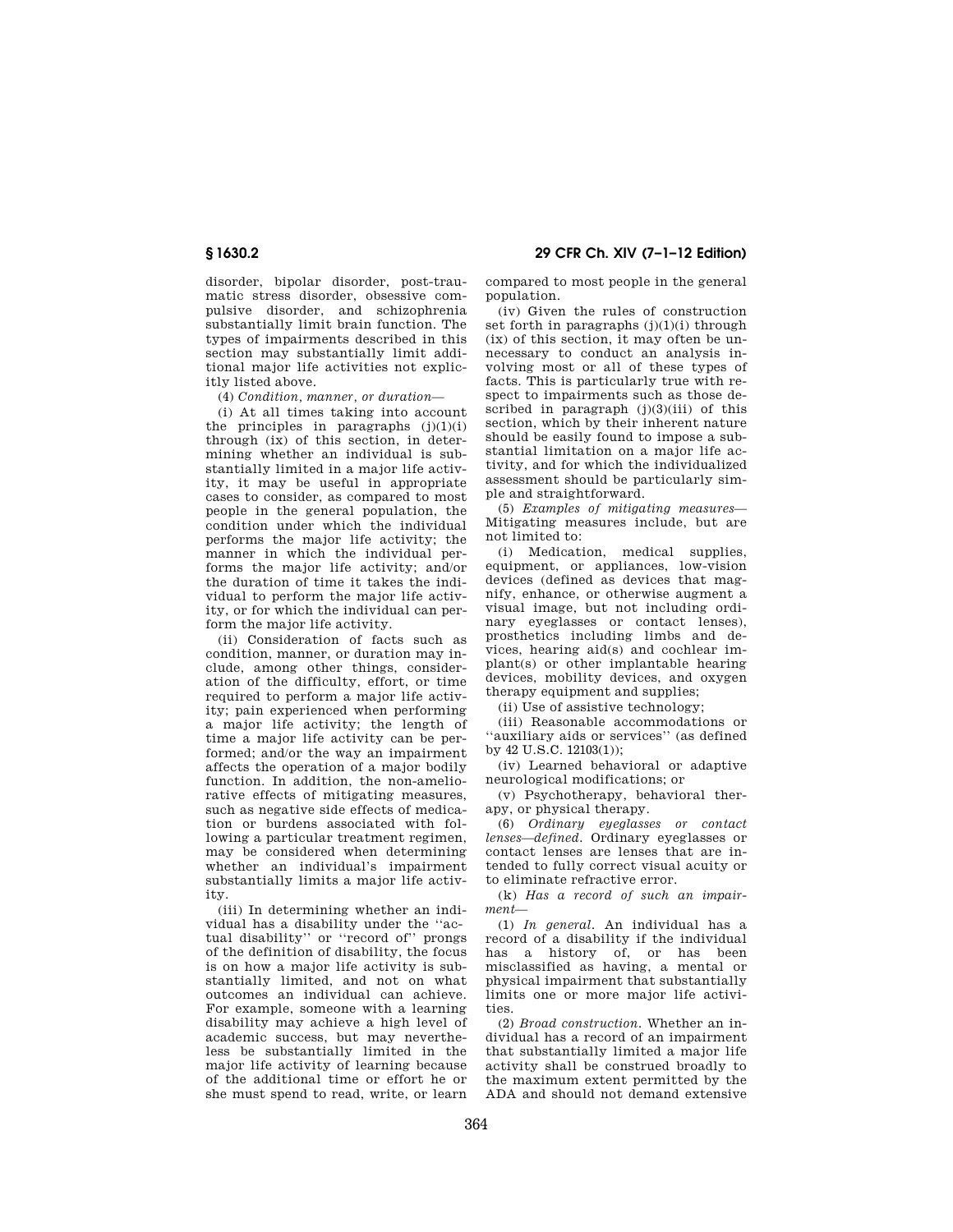analysis. An individual will be considered to have a record of a disability if the individual has a history of an impairment that substantially limited one or more major life activities when compared to most people in the general population, or was misclassified as having had such an impairment. In determining whether an impairment substantially limited a major life activity, the principles articulated in paragraph (j) of this section apply.

(3) *Reasonable accommodation.* An individual with a record of a substantially limiting impairment may be entitled, absent undue hardship, to a reasonable accommodation if needed and related to the past disability. For example, an employee with an impairment that previously limited, but no longer substantially limits, a major life activity may need leave or a schedule change to permit him or her to attend follow-up or ''monitoring'' appointments with a health care provider.

(l) ''*Is regarded as having such an impairment.''* The following principles apply under the ''regarded as'' prong of the definition of disability (paragraph  $(g)(1)(iii)$  of this section) above:

(1) Except as provided in §1630.15(f), an individual is ''regarded as having such an impairment" if the individual is subjected to a prohibited action because of an actual or perceived physical or mental impairment, whether or not that impairment substantially limits, or is perceived to substantially limit, a major life activity. Prohibited actions include but are not limited to refusal to hire, demotion, placement on involuntary leave, termination, exclusion for failure to meet a qualification standard, harassment, or denial of any other term, condition, or privilege of employment

(2) Except as provided in  $§1630.15(f)$ , an individual is ''regarded as having such an impairment" any time a covered entity takes a prohibited action against the individual because of an actual or perceived impairment, even if the entity asserts, or may or does ultimately establish, a defense to such action.

(3) Establishing that an individual is ''regarded as having such an impairment'' does not, by itself, establish liability. Liability is established under title I of the ADA only when an individual proves that a covered entity discriminated on the basis of disability within the meaning of section 102 of the ADA, 42 U.S.C. 12112.

(m) The term ''*qualified,''* with respect to an individual with a disability, means that the individual satisfies the requisite skill, experience, education and other job-related requirements of the employment position such individual holds or desires and, with or without reasonable accommodation, can perform the essential functions of such position. See §1630.3 for exceptions to this definition.

(n) *Essential functions*—(1) *In general.*  The term *essential functions* means the fundamental job duties of the employment position the individual with a disability holds or desires. The term ''essential functions'' does not include the marginal functions of the position.

(2) A job function may be considered essential for any of several reasons, including but not limited to the following:

(i) The function may be essential because the reason the position exists is to perform that function;

(ii) The function may be essential because of the limited number of employees available among whom the performance of that job function can be distributed; and/or

(iii) The function may be highly specialized so that the incumbent in the position is hired for his or her expertise or ability to perform the particular function.

(3) Evidence of whether a particular function is essential includes, but is not limited to:

(i) The employer's judgment as to which functions are essential;

(ii) Written job descriptions prepared before advertising or interviewing applicants for the job;

(iii) The amount of time spent on the job performing the function;

(iv) The consequences of not requiring the incumbent to perform the function;

(v) The terms of a collective bargaining agreement;

(vi) The work experience of past incumbents in the job; and/or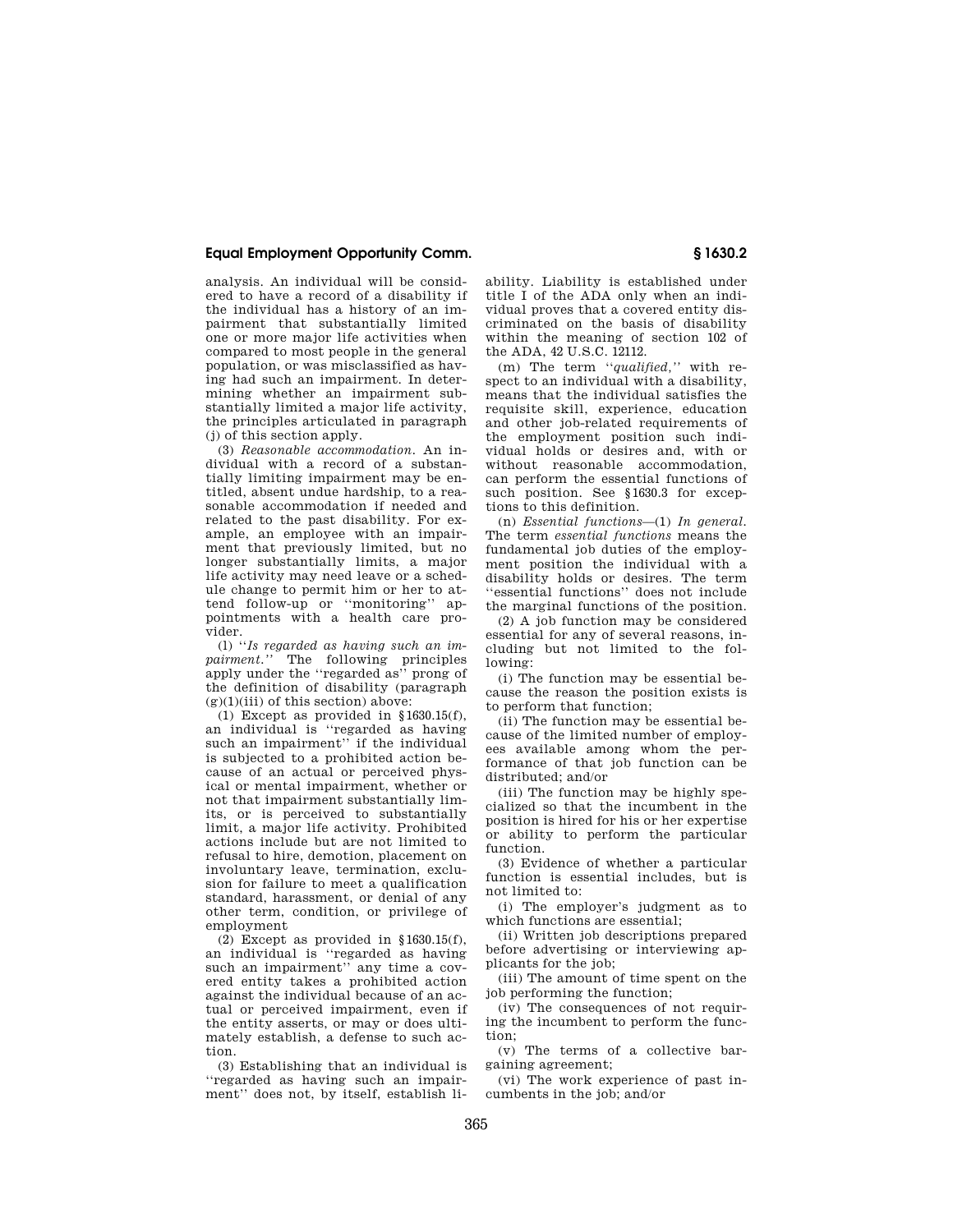(vii) The current work experience of incumbents in similar jobs.

(o) *Reasonable accommodation.* (1) The term *reasonable accommodation* means:

(i) Modifications or adjustments to a job application process that enable a qualified applicant with a disability to be considered for the position such qualified applicant desires; or

(ii) Modifications or adjustments to the work environment, or to the manner or circumstances under which the position held or desired is customarily performed, that enable an individual .<br>with a disability who is qualified to perform the essential functions of that position; or

(iii) Modifications or adjustments that enable a covered entity's employee with a disability to enjoy equal benefits and privileges of employment as are enjoyed by its other similarly situated employees without disabilities.

(2) *Reasonable accommodation* may include but is not limited to:

(i) Making existing facilities used by employees readily accessible to and usable by individuals with disabilities; and

(ii) Job restructuring; part-time or modified work schedules; reassignment to a vacant position; acquisition or modifications of equipment or devices; appropriate adjustment or modifications of examinations, training materials, or policies; the provision of qualified readers or interpreters; and other similar accommodations for individuals with disabilities.

(3) To determine the appropriate reasonable accommodation it may be necessary for the covered entity to initiate an informal, interactive process with the individual with a disability in need of the accommodation. This process should identify the precise limitations resulting from the disability and potential reasonable accommodations that could overcome those limitations.

(4) A covered entity is required, absent undue hardship, to provide a reasonable accommodation to an otherwise qualified individual who meets the definition of disability under the ''actual disability'' prong (paragraph  $(g)(1)(i)$  of this section), or "record of" prong (paragraph  $(g)(1)(ii)$  of this section), but is not required to provide a reasonable accommodation to an individual who meets the definition of disability solely under the ''regarded as'' prong (paragraph  $(g)(1)(iii)$  of this section).

(p) *Undue hardship*—(1) *In general. Undue hardship* means, with respect to the provision of an accommodation, significant difficulty or expense incurred by a covered entity, when considered in light of the factors set forth in paragraph (p)(2) of this section.

(2) *Factors to be considered.* In determining whether an accommodation would impose an undue hardship on a covered entity, factors to be considered include:

(i) The nature and net cost of the accommodation needed under this part, taking into consideration the availability of tax credits and deductions, and/or outside funding;

(ii) The overall financial resources of the facility or facilities involved in the provision of the reasonable accommodation, the number of persons employed at such facility, and the effect on expenses and resources;

(iii) The overall financial resources of the covered entity, the overall size of the business of the covered entity with respect to the number of its employees, and the number, type and location of its facilities;

(iv) The type of operation or operations of the covered entity, including the composition, structure and functions of the workforce of such entity, and the geographic separateness and administrative or fiscal relationship of the facility or facilities in question to the covered entity; and

(v) The impact of the accommodation upon the operation of the facility, including the impact on the ability of other employees to perform their duties and the impact on the facility's ability to conduct business.

(q) *Qualification standards* means the personal and professional attributes including the skill, experience, education, physical, medical, safety and other requirements established by a covered entity as requirements which an individual must meet in order to be eligible for the position held or desired.

(r) *Direct Threat* means a significant risk of substantial harm to the health or safety of the individual or others